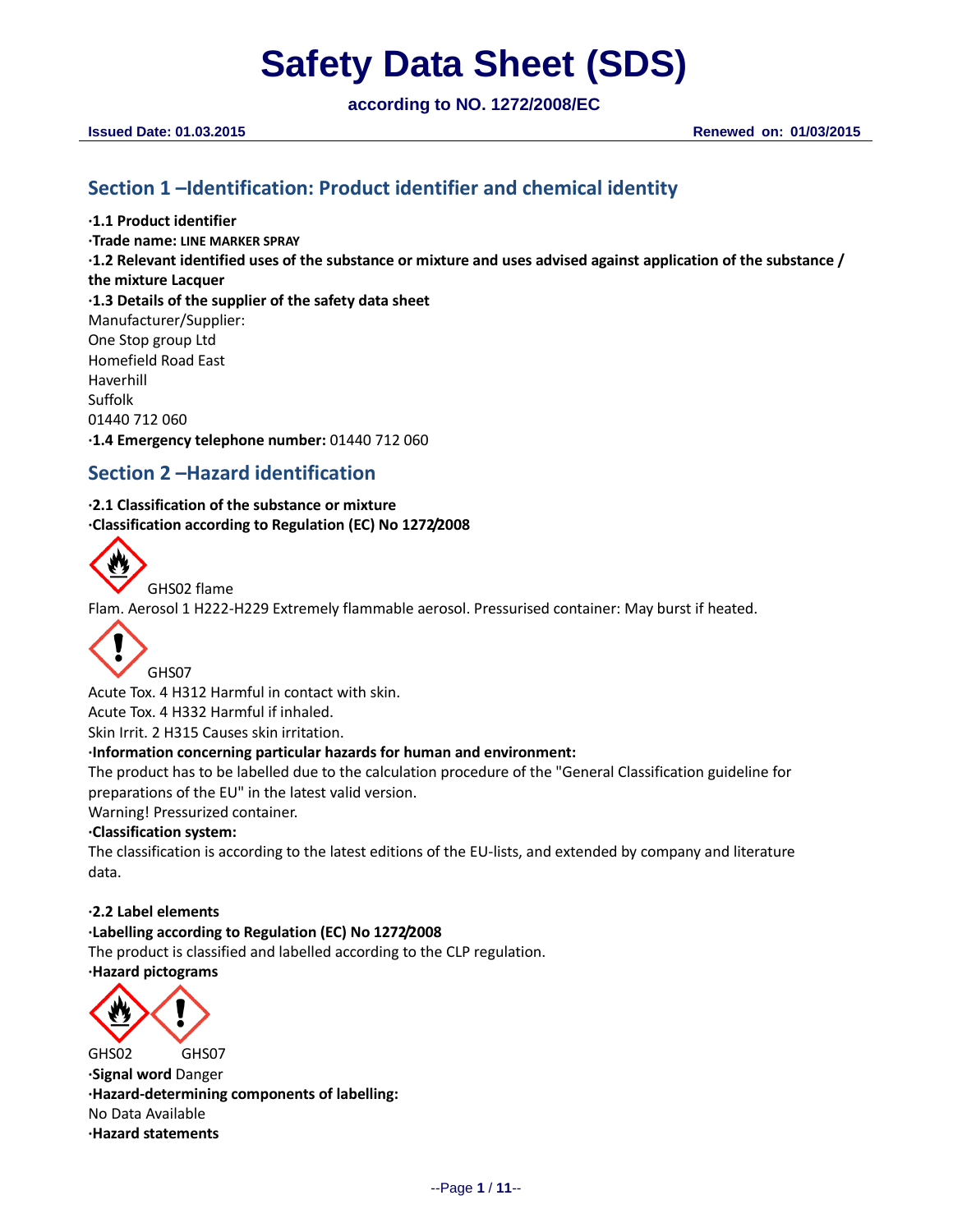# **according to NO. 1272/2008/EC**

H222-H229 Extremely flammable aerosol. Pressurised container: May burst if heated.

H312+H332 Harmful in contact with skin or if inhaled.

H315 Causes skin irritation.

H319 Causes serious eye irritation.

H336 May cause drowsiness or dizziness.

H413 May cause long lasting harmful effects to aquatic life.

### **·Precautionary statements**

P101 If medical advice is needed, have product container or label at hand.

P102 Keep out of reach of children.

P210 Keep away from heat, hot surfaces, sparks, open flames and other ignition sources. No smoking.

P211 Do not spray on an open flame or other ignition source.

P251 Do not pierce or burn, even after use.

P260 Do not breathe spray.

P261 Avoid breathing dust/fume/gas/mist/vapours/spray

P264 Wash … thoroughly after handling.

P271 Use only outdoors or in a well-ventilated area.

P280 Wear protective gloves.

P410+P412 Protect from sunlight. Do not expose to temperatures exceeding 50 °C/122 °F.

P501 Dispose of contents / container in accordance with regional regulations.

#### **·Additional information:**

Buildup of explosive mixtures possible without sufficient ventilation.

**·2.3 Other hazards**

## **·Results of PBT and vPvB assessment**

**·PBT:** Not applicable.

**·vPvB:** Not applicable.

# **SECTION 3: Composition/information on ingredients**

| <b>INGREDIENTS</b>           | <b>CAS NO INDEX</b> | EC NO.    | Classification           | <b>COMPOSITION</b> |
|------------------------------|---------------------|-----------|--------------------------|--------------------|
| Petrolium distillates        | 64742-47-8          | 265-149-8 | No classification        | 6%-9%              |
| Methyl acetate               | 79-20-9             | 201-185-2 | Flam. Liq. 2: H225; Eye  | 6%-9%              |
|                              |                     |           | Irrit. 2: H319; STOT SE  |                    |
|                              |                     |           | 3:H336                   |                    |
| Acetone                      | $67 - 64 - 1$       | 200-662-2 | Flam. Liq. 2: H225; Eye  | 4%-7%              |
|                              |                     |           | Irrit. 2:H319; STOT SE   |                    |
|                              |                     |           | 3:H336                   |                    |
| Acrylic modified resin       | N/A                 | N/A       | No classification        | 13%-19%            |
| Exxon solvent s-100 (Benzene | 25551-13-7          | 247-099-9 | Flam. Liq. 2: H225; STOT | 11%-15%            |
| $(0.1\%)$                    |                     |           | SE 3:H336; Aquatic Tox.  |                    |
|                              |                     |           | 2: H413                  |                    |
| Calcium carbonate            | 19569-21-2          | 1185-2009 | Eye Irrit. 2:H319; Skin  | 6%-9%              |
|                              |                     |           | Irrit. 2: H315           |                    |
| Ethyl acetate                | 141-78-6            | 205-500-4 | Flam. Liq. 2: H225; Eye  | 5.5%-9.5%          |
|                              |                     |           | Irrit. 2:H319; STOT SE   |                    |
|                              |                     |           | 3:H336                   |                    |
| Pigment                      | N/A                 | N/A       | Demal Acute Tox. 4:      | 8%-13%             |
|                              |                     |           | H312; Inhalation acute   |                    |
|                              |                     |           | Tox. 4: H332; Eye Irrit. |                    |
|                              |                     |           | 2:H319; STOT SE 3: H335  |                    |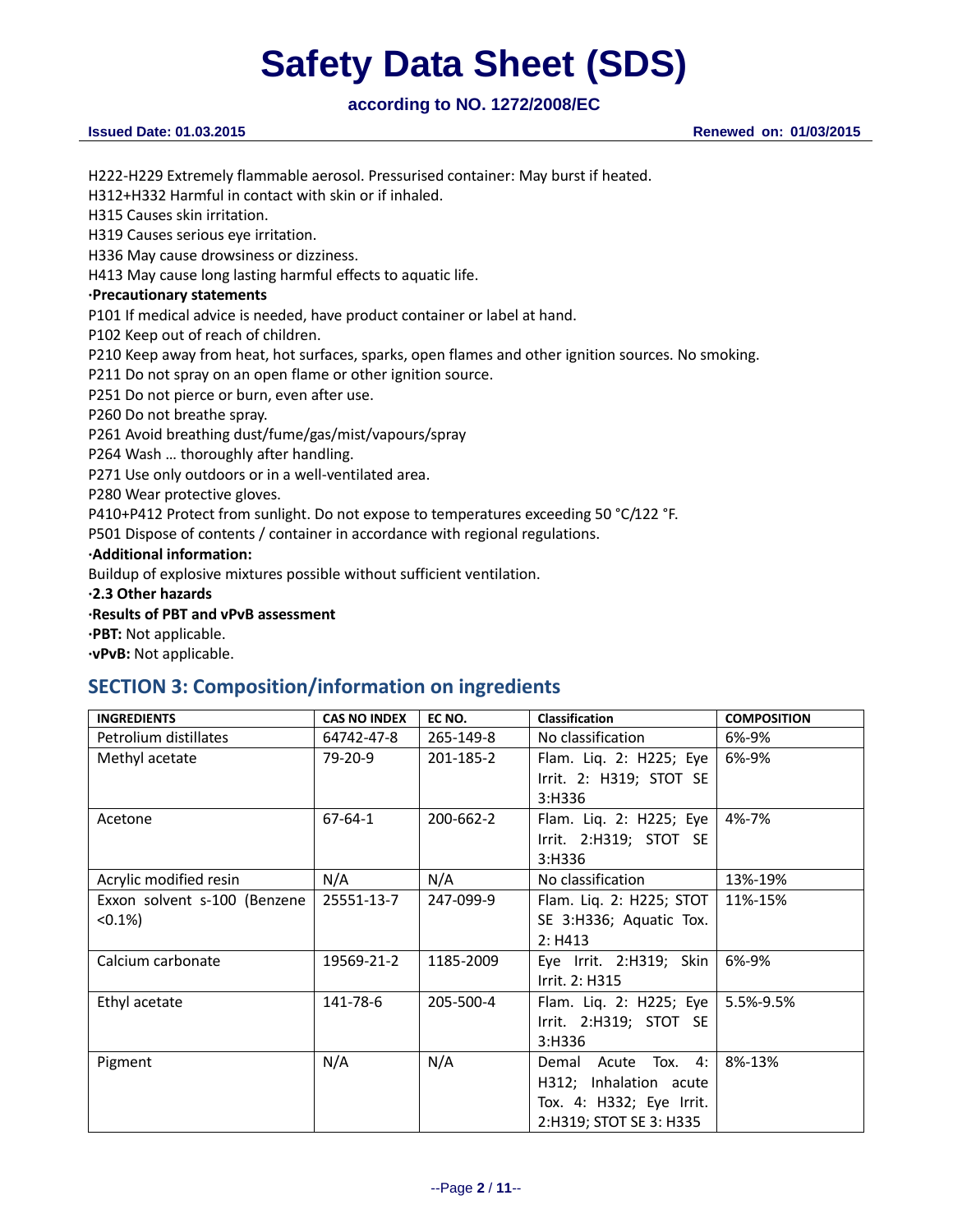# **according to NO. 1272/2008/EC**

### **Issued Date: 01.03.2015 Renewed on: 01/03/2015**

| <b>DME</b> | -<br>$1 - r$<br>∼-<br>∪ ש<br>--- | 204-065-8 | 1:H220<br>Flam.<br>Gas<br>_______ | 27%-35% |
|------------|----------------------------------|-----------|-----------------------------------|---------|

#### · **Additional information:**

The content of Benzene (EINECS-Nr. 200-753-7) in the ingredients is less than 0,1% (Note P Annex 1 67/548 EU), so the classification as carcinogen need not to apply.

For the wording of the listed risk phrases refer to section 16.

# **Section 4 – First aid measures**

#### **·4.1 Description of first aid measures**

#### **· General information:**

Symptoms of poisoning may even occur after several hours; therefore medical observation for at least 48 hours after the accident.

#### **· After inhalation:**

Supply fresh air. If required, provide artificial respiration. Keep patient warm. Consult doctor if symptoms persist.

In case of unconsciousness place patient stably in side position for transportation.

- · **After skin contact:** Immediately wash with water and soap and rinse thoroughly.
- · **After eye contact:** Rinse opened eye for several minutes under running water.
- · **After swallowing:** Drink plenty of water and provide fresh air. Call for a doctor immediately.
- · **4.2 Most important symptoms and effects, both acute and delayed** No further relevant information available.

### · **4.3 Indication of any immediate medical attention and special treatment needed**

No further relevant information available.

# **Section 5 - Fire-fighting measures**

- **· 5.1 Extinguishing media**
- **· Suitable extinguishing agents:**

Water spray (large fires only), foam, dry chemical or carbon dioxide.

- · **For safety reasons unsuitable extinguishing agents:** Water with full jet
- · **5.2 Special hazards arising from the substance or mixture** No further relevant information available.
- · **5.3 Advice for firefighters** -
- · **Protective equipment:** Mouth respiratory protective device.

# **Section 6 - Accidental release measures**

#### **· 6.1 Personal precautions, protective equipment and emergency procedures**

Wear protective equipment. Keep unprotected persons away.

· **6.2 Environmental precautions:**

Inform respective authorities in case of seepage into water course or sewage system.

### · **6.3 Methods and material for containment and cleaning up:**

Do not flush with water or aqueous cleansing agents

Dispose contaminated material as waste according to item 13.

Ensure adequate ventilation.

### · **6.4 Reference to other sections**

See Section 7 for information on safe handling.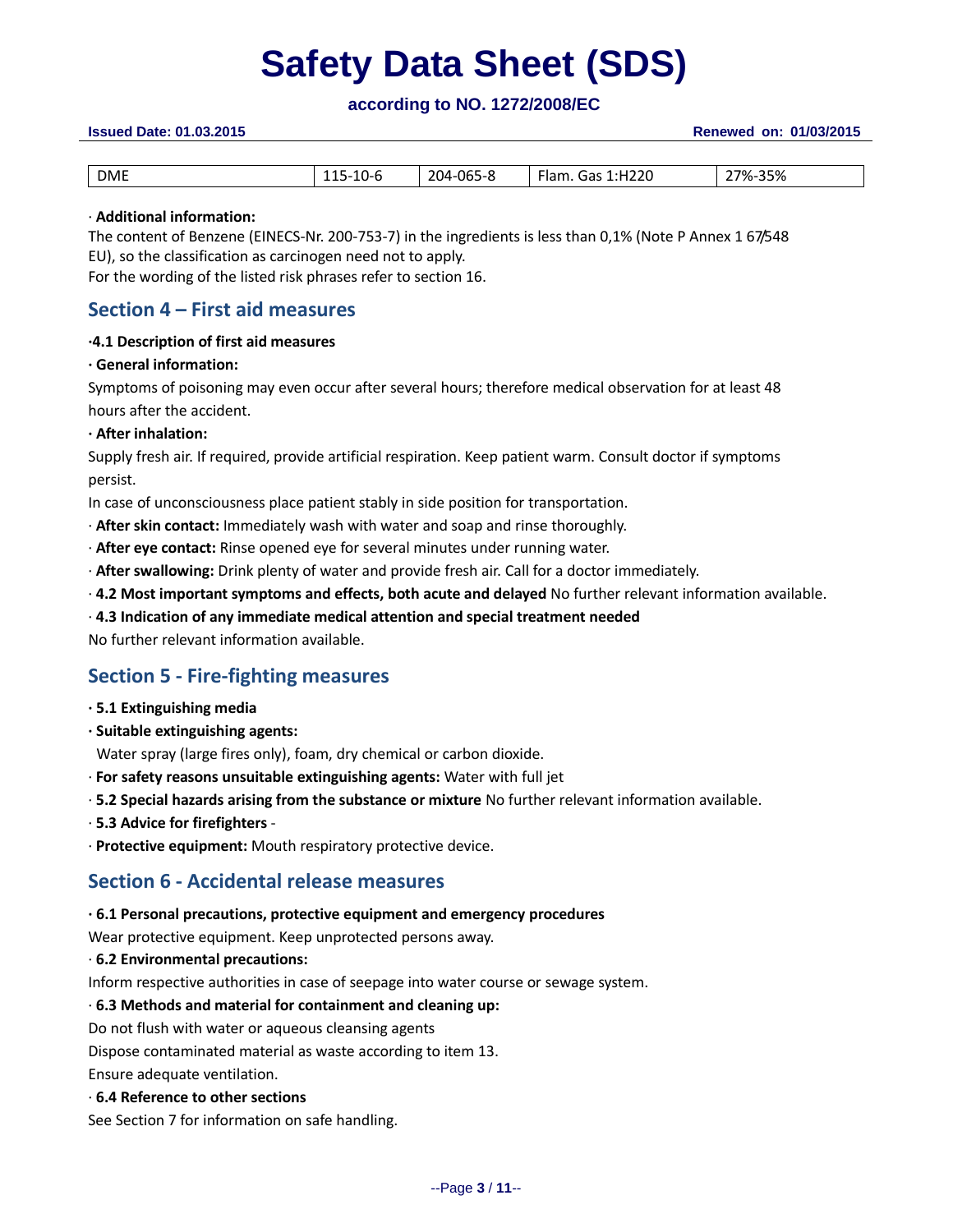# **according to NO. 1272/2008/EC**

**Issued Date: 01.03.2015 Renewed on: 01/03/2015**

See Section 8 for information on personal protection equipment. See Section 13 for disposal information.

# **Section 7 - Handling and Storages**

## **· 7.1 Precautions for safe handling**

Ensure good ventilation/exhaustion at the workplace. Open and handle receptacle with care.

## · **Information about fire - and explosion protection:**

Keep ignition sources away - Do not smoke.

Protect against electrostatic charges.

## · **7.2 Conditions for safe storage, including any incompatibilities**

· **Storage:**

## · **Requirements to be met by storerooms and receptacles:**

Store in a cool location.

Observe official regulations on storing packagings with pressurized containers.

**· Information about storage in one common storage facility:** Not required.

### **· Further information about storage conditions:**

Do not seal receptacle gas tight.

Store in cool, dry conditions in well sealed receptacles.

Protect from heat and direct sunlight.

- **· Storage class:** 2B
- **· 7.3 Specific end use(s)** No further relevant information available.

# **Section 8 - Exposure controls and personal protection**

#### **· 8.1 Control parameters**

| · Ingredients with limit values that require monitoring at the workplace: |                                    |  |
|---------------------------------------------------------------------------|------------------------------------|--|
| Acetone (CAS#67-64-1)                                                     | NOHSC-TWA: $1185 \text{ mg/m}^3$   |  |
|                                                                           | NOHSC-STEL: 2375 mg/m <sup>3</sup> |  |
| Ethyl Acetate (CAS#141-78-6)                                              | NOHSC-TWA: 720 mg/m <sup>3</sup>   |  |
|                                                                           | NOHSC-STEL: 1440 mg/m <sup>3</sup> |  |
| Dimethyl Ether (CAS#115-10-6)                                             | NOHSC-TWA: 760 mg/m <sup>3</sup>   |  |
|                                                                           | NOHSC-STEL: 950 mg/m <sup>3</sup>  |  |

### · **8.2 Exposure controls**

· **Personal protective equipment:**

### · **General protective and hygienic measures:**

Keep away from foodstuffs, beverages and feed.

Immediately remove all soiled and contaminated clothing

Wash hands before breaks and at the end of work.

Do not inhale gases / fumes / aerosols.

Avoid contact with the skin.

Avoid contact with the eyes and skin.

· **Respiratory protection:**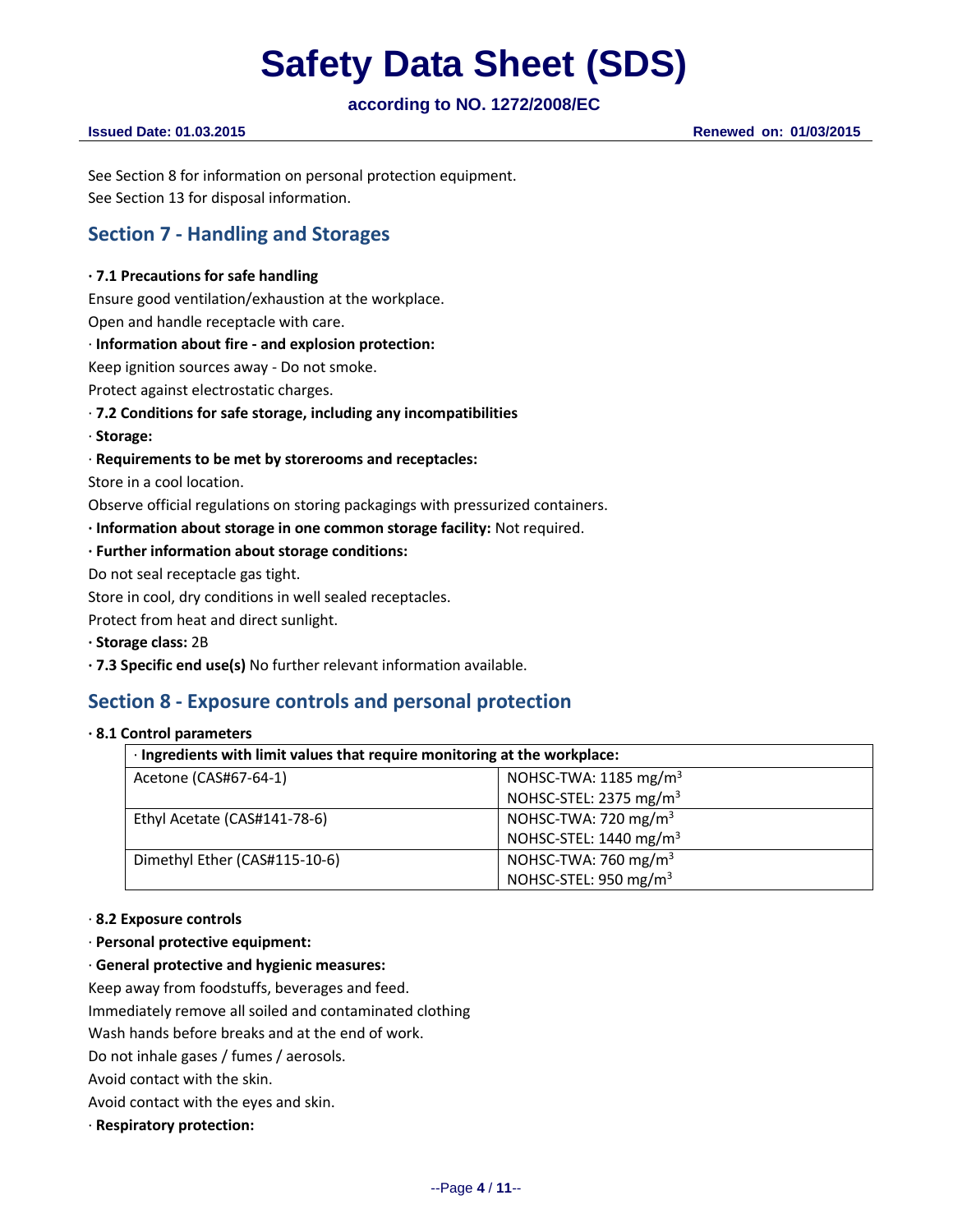**according to NO. 1272/2008/EC**

| $100001$ and $1000000$                                                                                      |                        |
|-------------------------------------------------------------------------------------------------------------|------------------------|
| <b>Issued Date: 01.03.2015</b>                                                                              | Renewed on: 01/03/2015 |
|                                                                                                             |                        |
| Not necessary if room is well-ventilated.                                                                   |                        |
| Otherwise, filter class A / P2 or self contained.                                                           |                        |
| $\cdot$ Protection of hands:                                                                                |                        |
| Protective gloves                                                                                           |                        |
| Solvent resistant gloves                                                                                    |                        |
| In case of contact with spray dust protective gloves made of butyl should be used (min. 0.4 mm thick), e.g. |                        |
| KCL Camatril, article no. 898 or similar products                                                           |                        |
| The glove material has to be impermeable and resistant to the product/ the substance/ the preparation.      |                        |
| Selection of the glove material on consideration of the penetration times, rates of diffusion and the       |                        |
| degradation                                                                                                 |                        |
| $\cdot$ Material of gloves Butyl rubber, BR                                                                 |                        |
| · Penetration time of glove material                                                                        |                        |
| Butyl rubber gloves with a thickness of 0.4 mm are resistant to:                                            |                        |
| Acetone: 480 min                                                                                            |                        |
| Ethyl acetate: 170 min                                                                                      |                        |
| · Eye protection: Safety glasses                                                                            |                        |

# **Section 9 - Physical and chemical properties**

| Appearance:                                   | Viscous liquid                                            |
|-----------------------------------------------|-----------------------------------------------------------|
| Odour:                                        | Solvent                                                   |
| <b>Odour threshold:</b>                       | Not determined                                            |
| pH:                                           | Not determined                                            |
| Self-igniting                                 | Product is not self-igniting.                             |
| Melting point/freezing point:                 | $\leq$ -20 $^{\circ}$ C                                   |
| <b>Boiling point:</b>                         | $>60^{\circ}$ C                                           |
| Flash point:                                  | Not determined                                            |
| <b>Evaporation rate:</b>                      | Not determined                                            |
| Flammability (solid, gas):                    | Flammable                                                 |
| Upper/lower flammability or explosive limits: | Not determined                                            |
| Vapour pressure:                              | Not determined                                            |
| Vapour density:                               | Not determined                                            |
| <b>Relative density:</b>                      | 0.93 $^{\circ}$ 0.95g/cm <sup>3</sup>                     |
| <b>Vapour density</b>                         | Not determined                                            |
| Solubility:                                   | Not water soluble. Re-dispersible in aromatic solvents or |
|                                               | ketones.                                                  |
| Auto-ignition temperature:                    | Not determined                                            |
| <b>Decomposition temperature:</b>             | Not determined                                            |
| Viscosity:                                    | Not determined                                            |
| <b>Explosive properties:</b>                  | Not determined                                            |
| <b>Oxidising properties:</b>                  | Not determined                                            |
| Partition coefficient (n-octanol/water)       | Not determined                                            |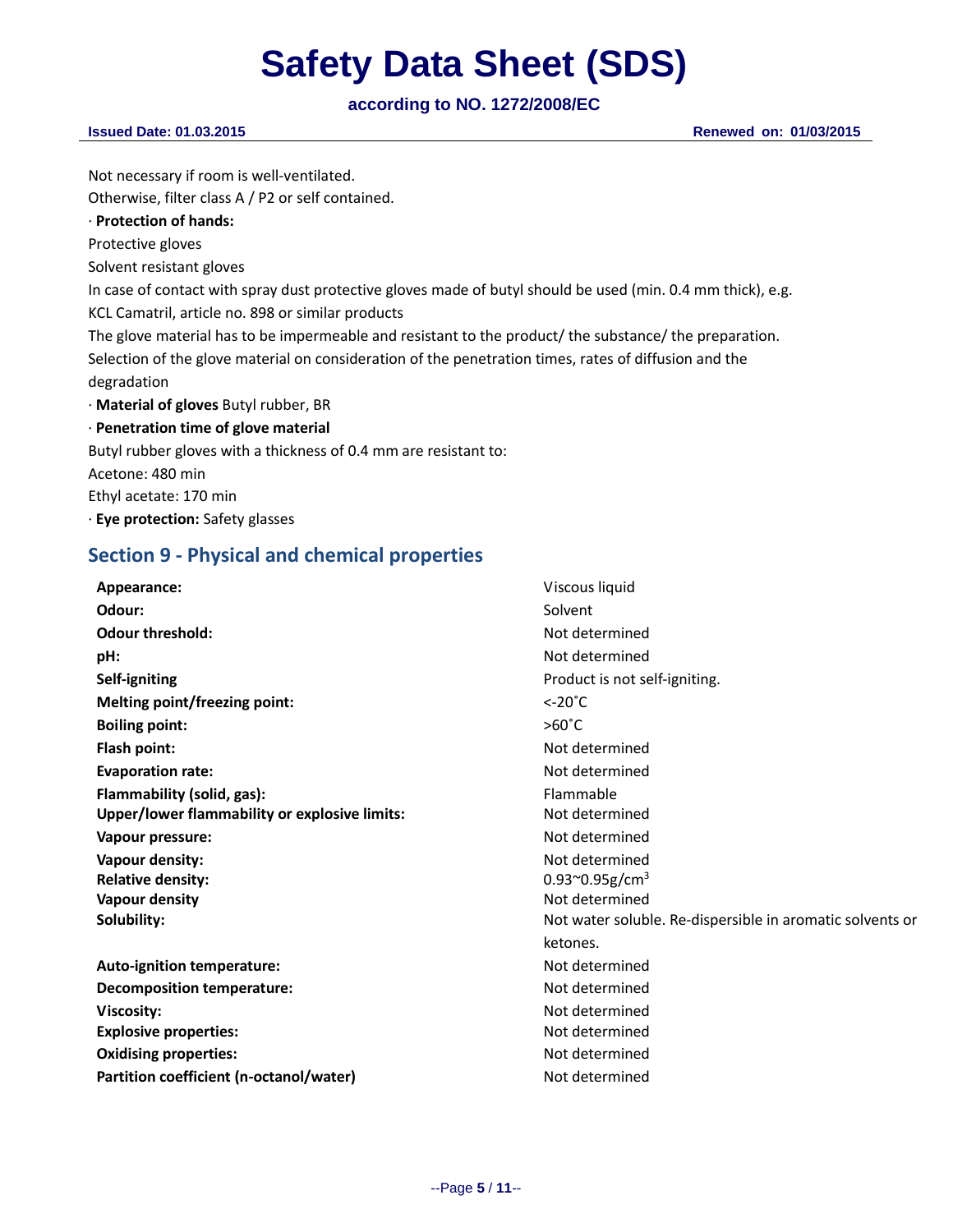**according to NO. 1272/2008/EC**

# **Section 10 - Stability and reactivity**

- **· 10.1 Reactivity:** Stable under recommended storage and handling conditions.
- **· 10.2 Chemical stability**
- · **Thermal decomposition / conditions to be avoided:** No decomposition if used according to specifications.
- · **10.3 Possibility of hazardous reactions:** No dangerous reactions known.
- · **10.4 Conditions to avoid:** No further relevant information available.
- · **10.5 Incompatible materials:** No further relevant information available.
- · **10.6 Hazardous decomposition products:** No dangerous decomposition products known.

# **Section 11 - Toxicological information**

**· 11.1 Information on toxicological effects**

**· Acute toxicity:**

**· LD/LC50 values relevant for classification:**

| 115-10-6 Dimethyl Ether |        |       |  |  |
|-------------------------|--------|-------|--|--|
| Oral                    | LD50   | 8700  |  |  |
| Dermal                  | LD50   | >2000 |  |  |
| Inhalative              | LC50/4 |       |  |  |

**· Primary irritant effect:**

· **on the skin:** Irritant to skin and mucous membranes.

- · **on the eye:** No irritating effect.
- · **Sensitization:** No sensitizing effects known.
- **· Additional toxicological information:**
- The product shows the following dangers according to the calculation method of the General EU

Classification Guidelines for Preparations as issued in the latest version:

Harmful, Irritant, Vapours have narcotic effect.

# **Section 12 - Ecological information**

### **· 12.1 Toxicity**

| Ingredient:    | Persistence - Water/Soil: | <b>Persistence – Air:</b> | <b>Bioaccumulation:</b> | <b>Mobility:</b> |
|----------------|---------------------------|---------------------------|-------------------------|------------------|
| Acetone        | Low                       | High                      | LOW                     | High             |
| Dimethyl Ether | Low                       | No Data Available         | LOW                     | High             |
| Ethyl Acetate  | Low                       | High                      | LOW                     | High             |

# **· 12.2 Persistence and degradability ACETONE**

Fish LC50 (96hr.) (mg/l): 8300- 40000 Daphnia magna EC50 (48hr.) (mg/l): 10 log Kow (Prager 1995): - 0.24 log Kow (Sangster 1997): - 0.24 log Pow (Verschueren 1983): - 0.24 Half- life Soil - High (hours): 168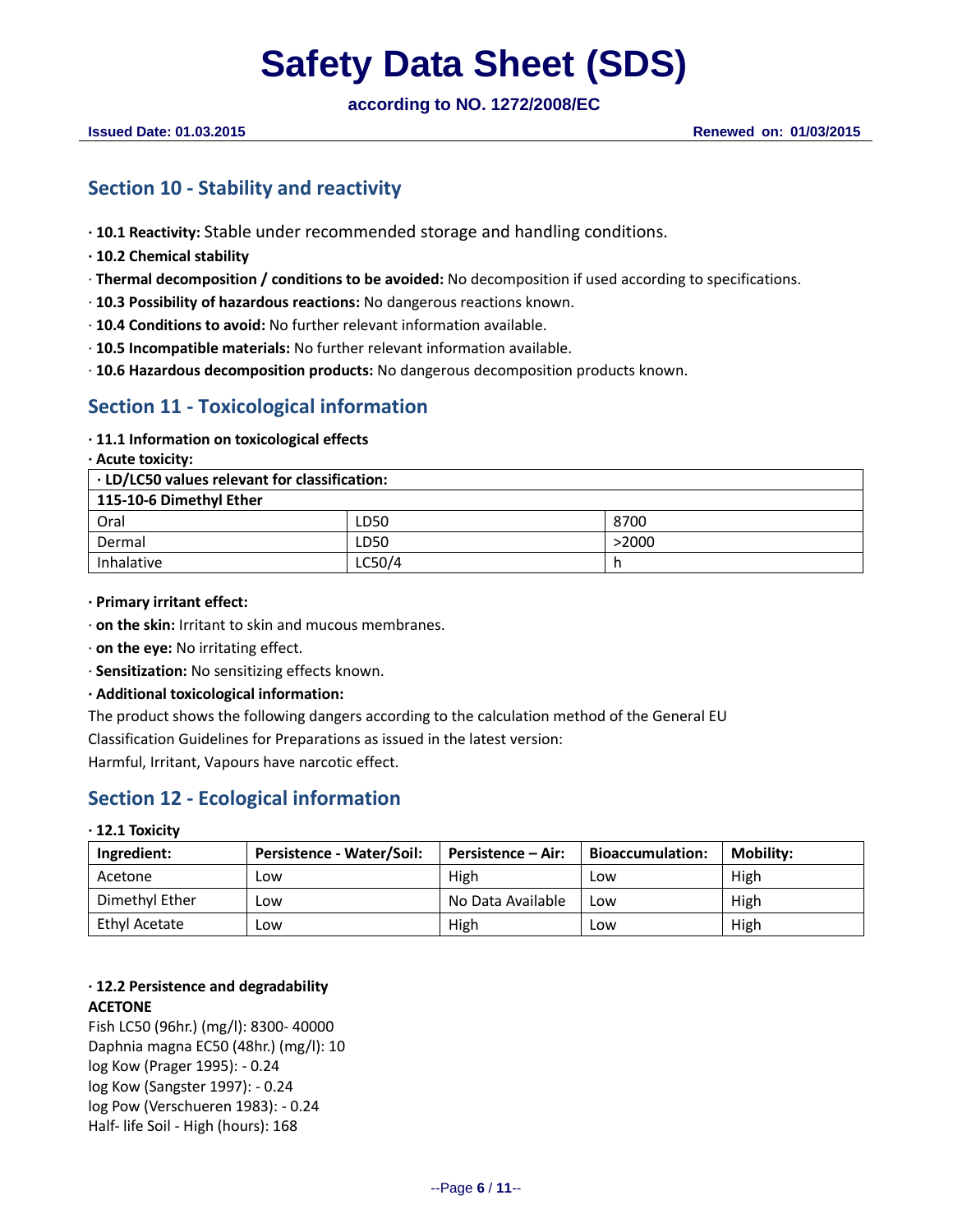# **according to NO. 1272/2008/EC**

**Issued Date: 01.03.2015 Renewed on: 01/03/2015**

Half- life Soil - Low (hours): 24 Half- life Air - High (hours): 2790 Half- life Air - Low (hours): 279 Half- life Surface water - High (hours): 168 Half- life Surface water - Low (hours): 24 Half- life Ground water - High (hours): 336 Half- life Ground water - Low (hours): 48 Aqueous biodegradation - Aerobic - High (hours): 168 Aqueous biodegradation - Aerobic - Low (hours): 24 Aqueous biodegradation - Anaerobic - High (hours): 672 Aqueous biodegradation - Anaerobic - Low (hours): 96 Aqueous biodegradation - Removal secondary treatment - High (hours): 75% Aqueous biodegradation - Removal secondary treatment - Low (hours): 54% Aqueous photolysis half- life - High (hours): 270 Photooxidation half- life water - High (hours): 3.97E+06 Photooxidation half- life water - Low (hours): 9.92E+04 Photooxidation half- life air - High (hours): 2790 Photooxidation half- life air - Low (hours): 279 For Acetone: Log Kow : -0.24; Half-life (hr) air : 312-1896; Half-life (hr) H2O surface water : 20; Henry's atm m3 /mol : 3.67E-05 BOD 5: 0.31-1.76,46-55% COD: 1.12-2.07 ThOD: 2.2BCF: 0.69. Environmental Fate: The relatively long half-life allows acetone to be transported long distances from its emission

source.

Atmospheric Fate: Acetone preferentially locates in the air compartment when released to the environment. In air, acetone is lost by photolysis and reaction with photochemically produced hydroxyl radicals; the estimated half-life of these combined processes is about 22 days. Air Quality Standards: none available.

Terrestrial Fate: Very little acetone is expected to reside in soil, biota, or suspended solids and has low propensity for soil absorption and a high preference for moving through the soil and into the ground water.

Acetone released to soil volatilizes although some may leach into the ground where it rapidly biodegrades. Soil Guidelines: none available.

Aquatic Fate: A substantial amount of acetone can also be found in water. Acetone is highly soluble and slightly persistent in water, with a half-life of about 20 hours Drinking Water Standard: none available.

Ecotoxicity: Acetone does not concentrate in the food chain, is minimally toxic to aquatic life and is considered to be readily biodegradable. Testing shows that acetone exhibits a low order of toxicity for brook trout, fathead minnow, Japanese quail, ring-neck pheasant and water fleas. Low toxicity for aquatic invertebrates. For aquatic plants, NOEC: 5400-7500 mg/L. Acetone vapours were shown to be relatively toxic to flour beetle and flour moths and their eggs. The direct application of acetone liquid to the body of the insects or surface of the eggs did not, however, cause any mortality. The ability of acetone to inhibit cell multiplication has been examined in a wide variety of microorganisms. Mild to moderate toxicity occurred in bacteria exposed to acetone for 6-4 days however, overall data indicates a low degree of toxicity for acetone. The only exception to these findings was the results obtained with the flagellated protozoa (Entosiphon sulcatum).

For Ketones: Ketones, unless they are alpha, beta--unsaturated ketones, can be considered as narcosis or baseline toxicity compounds.

Aquatic Fate: Hydrolysis of ketones in water is thermodynamically favourable only for low molecular weight ketones.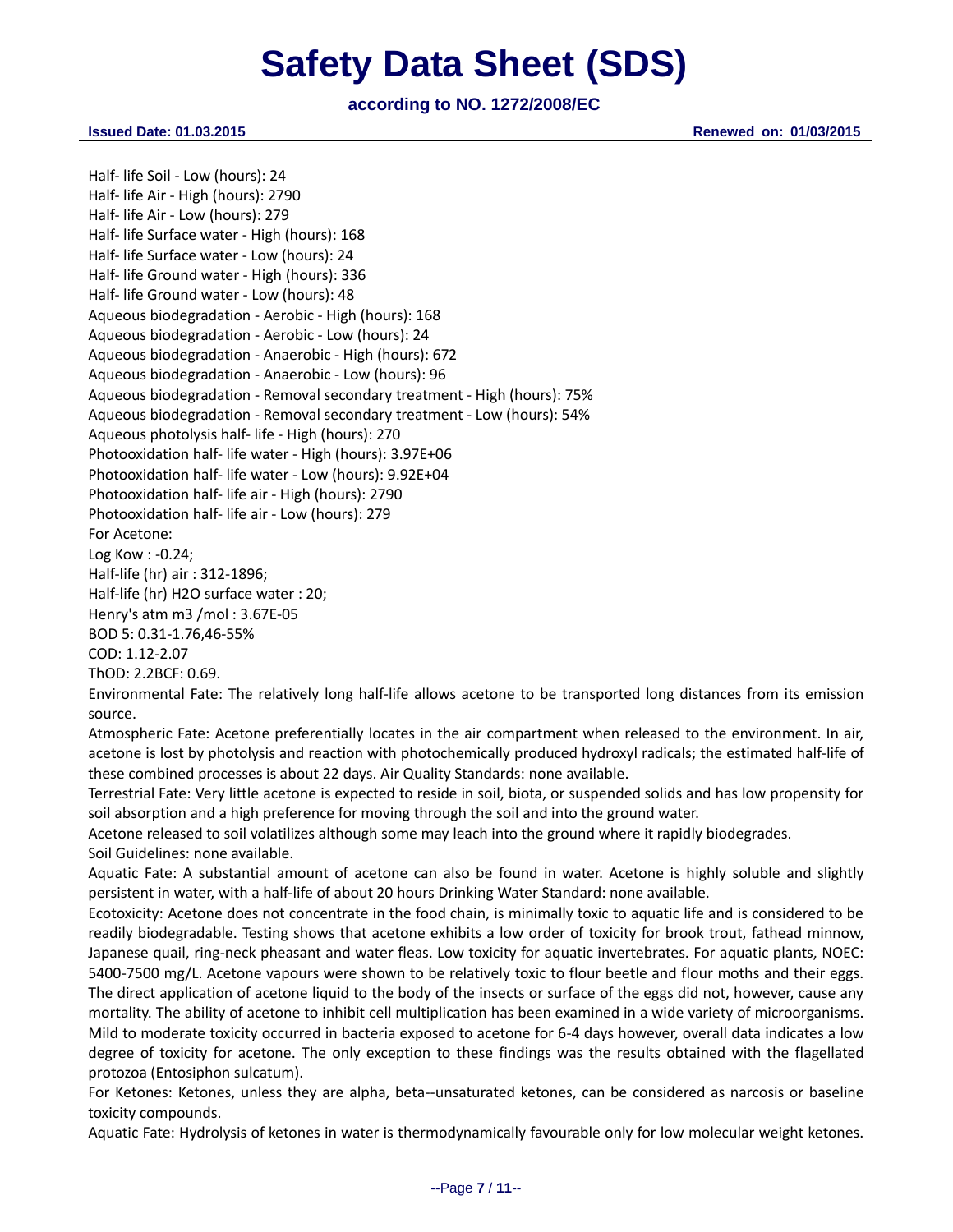**according to NO. 1272/2008/EC**

Reactions with water are reversible with no permanent change in the structure of the ketone substrate. Ketones are stable to water under ambient environmental conditions. When pH levels are greater than 10, condensation reactions can occur which produce higher molecular weight products. Under ambient conditions of temperature, pH, and low concentration, these condensation reactions are unfavourable. Based on its reactions in air, it seems likely that ketones undergo photolysis in water.

Terrestrial Fate: It is probable that ketones will be biodegraded by micro-organisms in soil and water. Ecotoxicity: Ketones are unlikely to bioconcentrate or biomagnify.

### **DIMETHYL ETHER**

Water solubility (g/l): 35300 log Kow (Sangster 1997): 0.1

Most ethers are very resistant to hydrolysis, and the rate of cleavage of the carbon-oxygen bond by abiotic processes is expected to be insignificant. Direct photolysis will not be an important removal process since aliphatic ethers do not absorb light at wavelengths >290 nm. DO NOT discharge into sewer or waterways.

log Kow: 0.1-0.12 Koc: 14 Half-life (hr) air: 528 Half-life (hr) H2O surface water: 2.6-30 Henry's atm m<sup>3</sup> /mol: 9.78E-04 BCF: 1.7 processes Abiotic: RxnOH\* **ETHYL ACETATE** log Pow (Verschueren 1983): 0.66/0.73 ThOD: 50.4 log Pow (Verschueren 1983): 0.66/0.73 BOD5: 15% COD: 1.54 (83%) ThOD: 1.82 Half- life Soil - High (hours): 168 Half- life Soil - Low (hours): 24 Half- life Air - High (hours): 353 Half- life Air - Low (hours): 35.3 Half- life Surface water - High (hours): 168 Half- life Surface water - Low (hours): 24 Half- life Ground water - High (hours): 336 Half- life Ground water - Low (hours): 48 Aqueous biodegradation - Aerobic - High (hours): 168 Aqueous biodegradation - Aerobic - Low (hours): 24 Aqueous biodegradation - Anaerobic - High (hours): 672 Aqueous biodegradation - Anaerobic - Low (hours): 96 Aqueous biodegradation - Removal secondary treatment - High (hours): 96% Aqueous biodegradation - Removal secondary treatment - Low (hours): 99.90% Photooxidation half- life water - High (hours): 9.60E+05 Photooxidation half- life water - Low (hours): 24090 Photooxidation half- life air - High (hours): 353 Photooxidation half- life air - Low (hours): 35.3 First order hydrolysis half- life (hours): 1.77E+04 Acid rate constant [M(H+)- HR]- 1: 3.05E- 08 Base rate constant [MOH)- HR]- 1: 2.99E- 05 DO NOT discharge into sewer or waterways.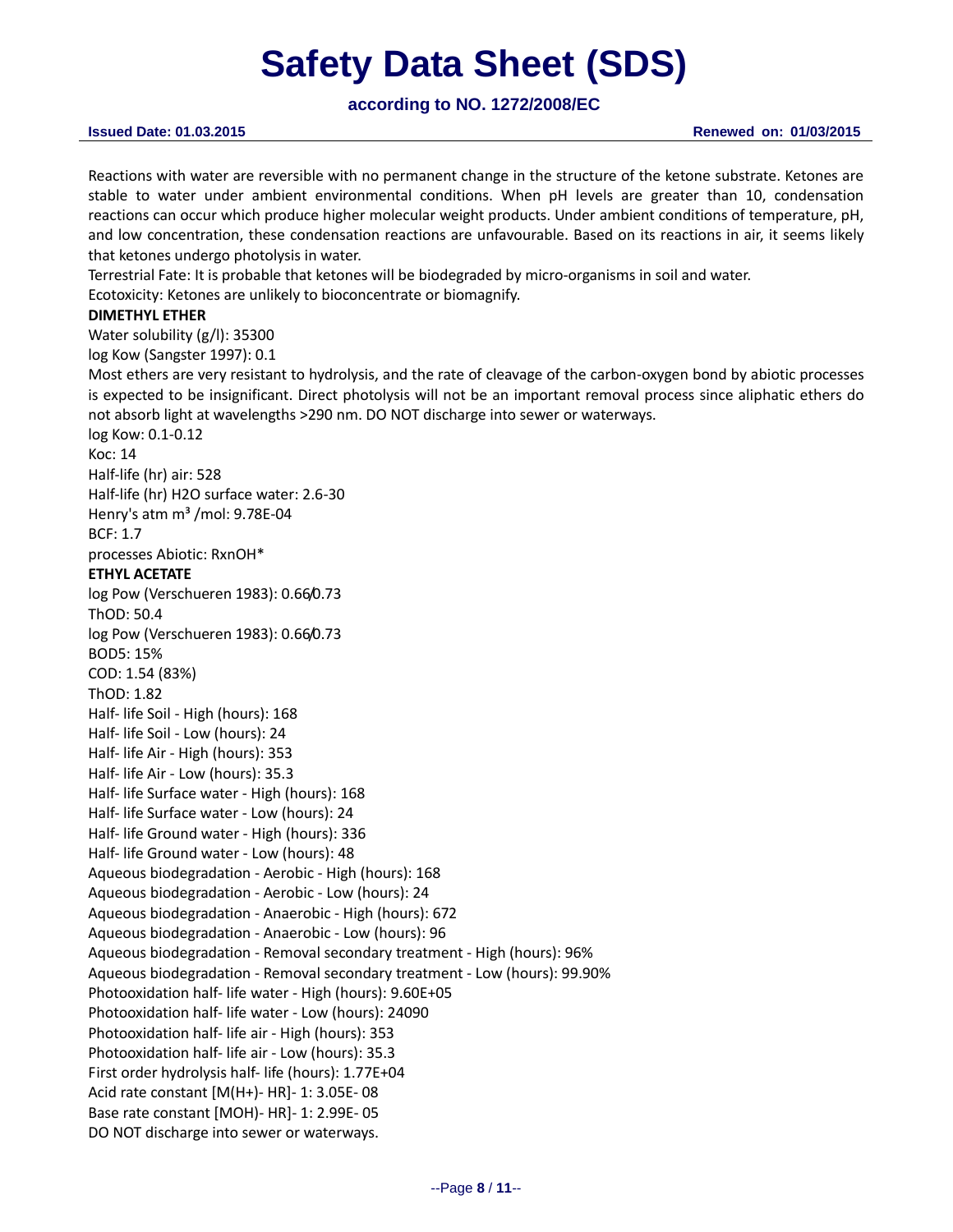# **according to NO. 1272/2008/EC**

**Issued Date: 01.03.2015 Renewed on: 01/03/2015**

log Kow: 0.66-0.73 Half-life (hr) air: 200 Half-life (hr) H2O surface water: 10 Henry's atm m<sup>3</sup> /mol: 1.20E-04 BOD 5 if unstated: 0.1-1.24,16-36% COD: 1.54,83% ThOD: 1.82 **· 12.4 Mobility in soil** Very slow **· Additional ecological information: · General notes:** Water hazard class 1 (German Regulation) (Self-assessment): slightly hazardous for water Do not allow undiluted product or large quantities of it to reach ground water, water course or sewage system.

### **· 12.5 Results of PBT and vPvB assessment**

- · **PBT:** Not applicable.
- · **vPvB:** Not applicable.
- **· 12.6 Other adverse effects** No further relevant information available.

# **Section 13 - Disposal considerations**

### **· 13.1 Waste treatment methods**

### **· Recommendation**

Must not be disposed together with household garbage. Do not allow product to reach sewage system.

| European waste catalogue |                                                                                   |  |  |
|--------------------------|-----------------------------------------------------------------------------------|--|--|
| 08 01 11*                | waste paint and varnish containing organic solvents or other dangerous substances |  |  |
| 15 01 04                 | metallic packaging                                                                |  |  |
| $150111*$                | metallic packaging containing a dangerous solid porous matrix                     |  |  |
|                          | (for example asbestos), including empty pressure containers                       |  |  |

· **Uncleaned packaging:**

· **Recommendation:** Disposal must be made according to official regulations.

# **Section 14 - Transport information**

| $\cdot$ 14.1 UN-Number            |                     |
|-----------------------------------|---------------------|
| · ADR, IMDG, IATA                 | <b>UN1950</b>       |
| · 14.2 UN proper shipping name    |                     |
| $\cdot$ ADR                       | UN1950 AEROSOLS     |
| · IMDG                            | AEROSOLS            |
| $\cdot$ IATA                      | AEROSOLS, flammable |
| · 14.3 Transport hazard class(es) |                     |
| $\cdot$ ADR                       |                     |
|                                   | 2 5F Gases.         |
| · Class                           | 2.1                 |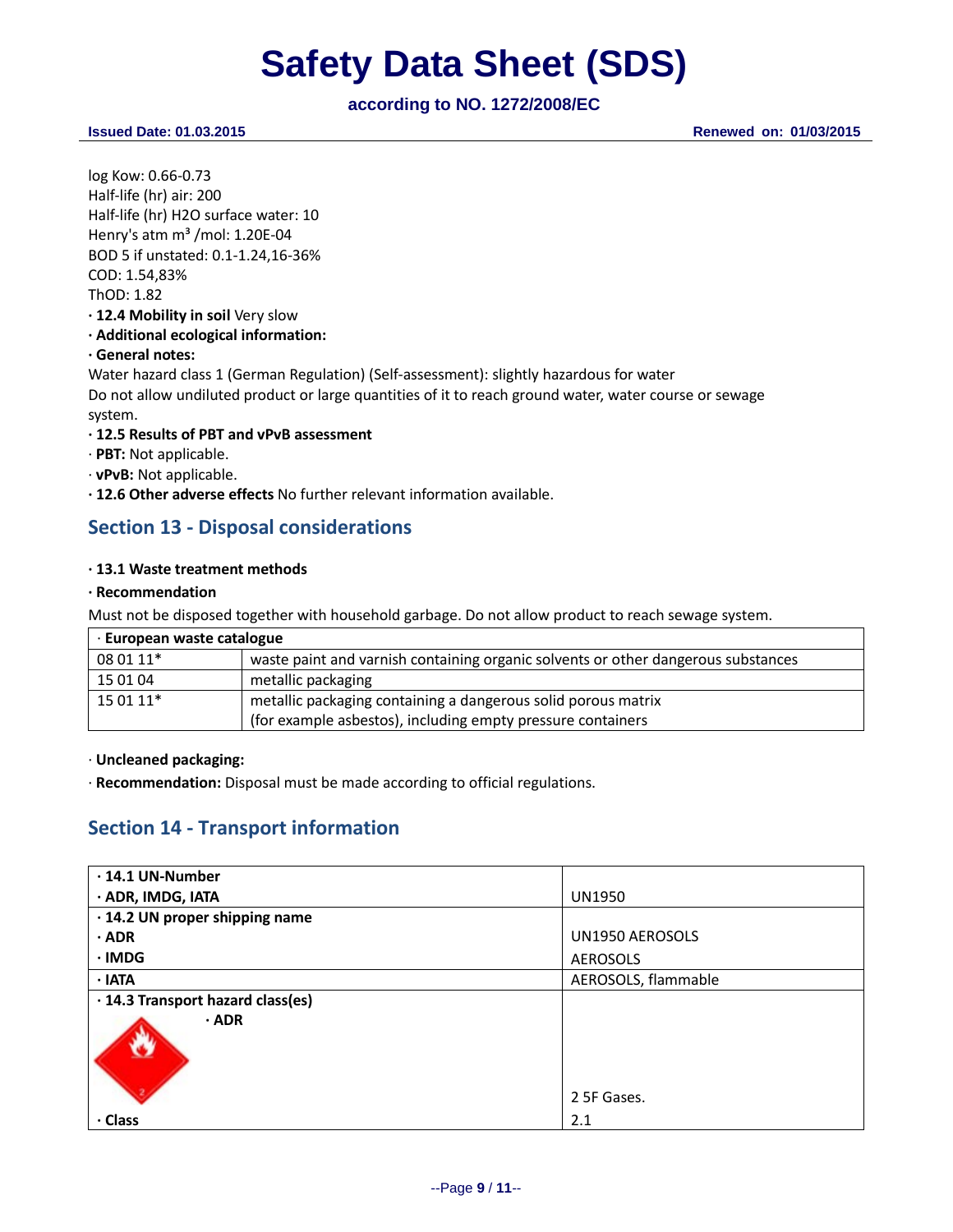**according to NO. 1272/2008/EC**

| <b>Issued Date: 01.03.2015</b> |  |  |  |  |
|--------------------------------|--|--|--|--|
|--------------------------------|--|--|--|--|

**Issued Date: 01.03.2015 Renewed on: 01/03/2015**

| ·Lable                                                            |                                    |
|-------------------------------------------------------------------|------------------------------------|
| · IMDG, IATA                                                      |                                    |
| · Class                                                           | 2.1                                |
| ·Lable                                                            | 2.1                                |
| · 14.4 Packing group                                              |                                    |
| · ADR, IMDG, IATA                                                 | Void                               |
| · 14.5 Environmental hazards:                                     |                                    |
| · Marine pollutant:                                               | <b>No</b>                          |
| · 14.6 Special precautions for user                               | Warning: Gases.                    |
| · Danger code (Kemler): -                                         |                                    |
| · EMS Number:                                                     | $F-D, S-U$                         |
| · 14.7 Transport in bulk according to Annex II of MARPOL73/78 and |                                    |
| the IBC Code                                                      | Not applicable.                    |
| · Transport/Additional information:                               |                                    |
| $\cdot$ ADR                                                       |                                    |
| · Limited quantities (LQ)                                         | 1 <sub>L</sub>                     |
| · Excepted quantities (EQ)                                        | Code: E0                           |
|                                                                   | Not permitted as Excepted Quantity |
| · Transport category                                              | 2                                  |
| · Tunnel restriction code                                         | D                                  |
| $\cdot$ IMDG                                                      |                                    |
| · Limited quantities (LQ)                                         | 1 <sub>L</sub>                     |
| · Excepted quantities (EQ)                                        | Code: E0                           |
|                                                                   | Not permitted as Excepted Quantity |
| · UN "Model Regulation":                                          | <b>UN1950, AEROSOLS, 2.1</b>       |

# **Section 15 - Regulatory information**

· **15.1 Safety, health and environmental regulations/legislation specific for the substance or mixture** .

- · **Waterhazard class:** Water hazard class 1 (Self-assessment): slightly hazardous for water.
- · **15.2 Chemical safety assessment:** A Chemical Safety Assessment has not been carried out.

# **Section 16 - Other information**

This information is based on our present knowledge. However, this shall not constitute a guarantee for any specific product features and shall not establish a legally valid contractual relationship.

### · **Relevant phrases**

- H220 Extremely flammable gas.
- H225 Highly flammable liquid and vapour.
- H226 Flammable liquid and vapour.
- H312 Harmful in contact with skin.
- H332 Harmful if inhaled.
- H315 Causes skin irritation.
- H319 Causes serious eye irritation.
- H336 May cause drowsiness or dizziness.